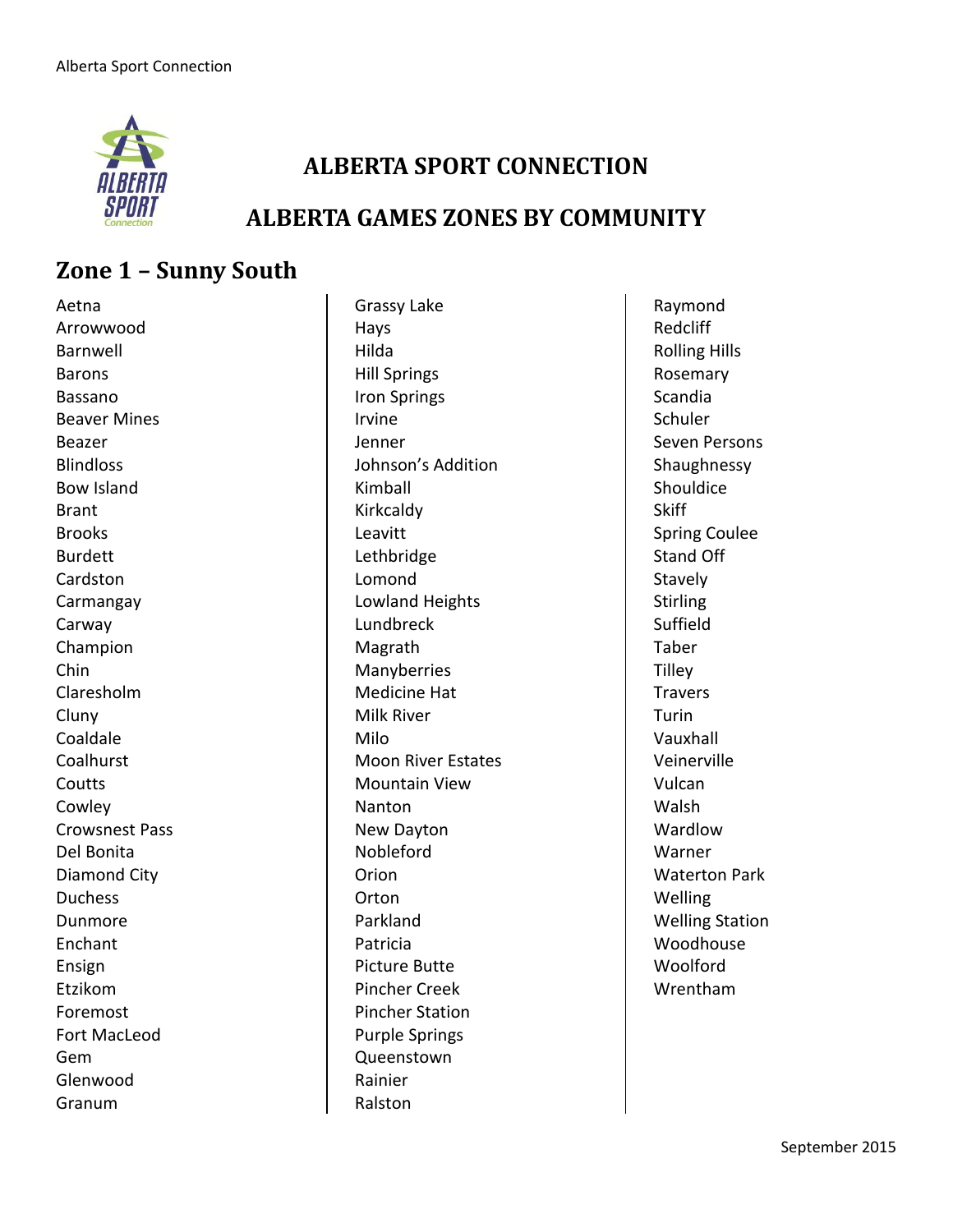# **Zone 2 – Big Country**

Acadia Valley Acme Airdrie Aldersyde Balzac Banff Bearspaw Beiseker Benchlands Black Diamond Blackie Bottrel Bragg Creek Canmore Carbon Carseland **Carstairs** Cayley Cereal Cessford Chancellor Cheadle Chestermere Chinook Cochrane Cochrane Lake Compeer Conrich Craigmyle Cremona Crossfield Dalemead Dalroy Delacour Delia De Winton Didsbury Dorothy Drumheller Eagle Hill Empress Exshaw Ghost Lake

Gleichen Hanna Harvie Heights Heritage Pointe Herronton High River Hussar Iddesleigh Indus Irricana Janet Kathyrn Kananaskis Keoma Lac des Lake Louise Langdon Linden Longview Lyalta Madden Michichi Millarville Morrin Mossleigh Munson Namaka New Brigden Okotoks Olds Oyen Priddis Priddis Greens Redwood Meadows Richdale Rockyford Rosebud Rowley Rumsey Sedalia Seebe Shepard Sibbald

Springbank Standard Strathmore Sundre Sunnynook Swalwell Three Hills **Torrington** Trochu Turner Valley Westward Ho Wimborne **Waiparous** Water Valley Youngstown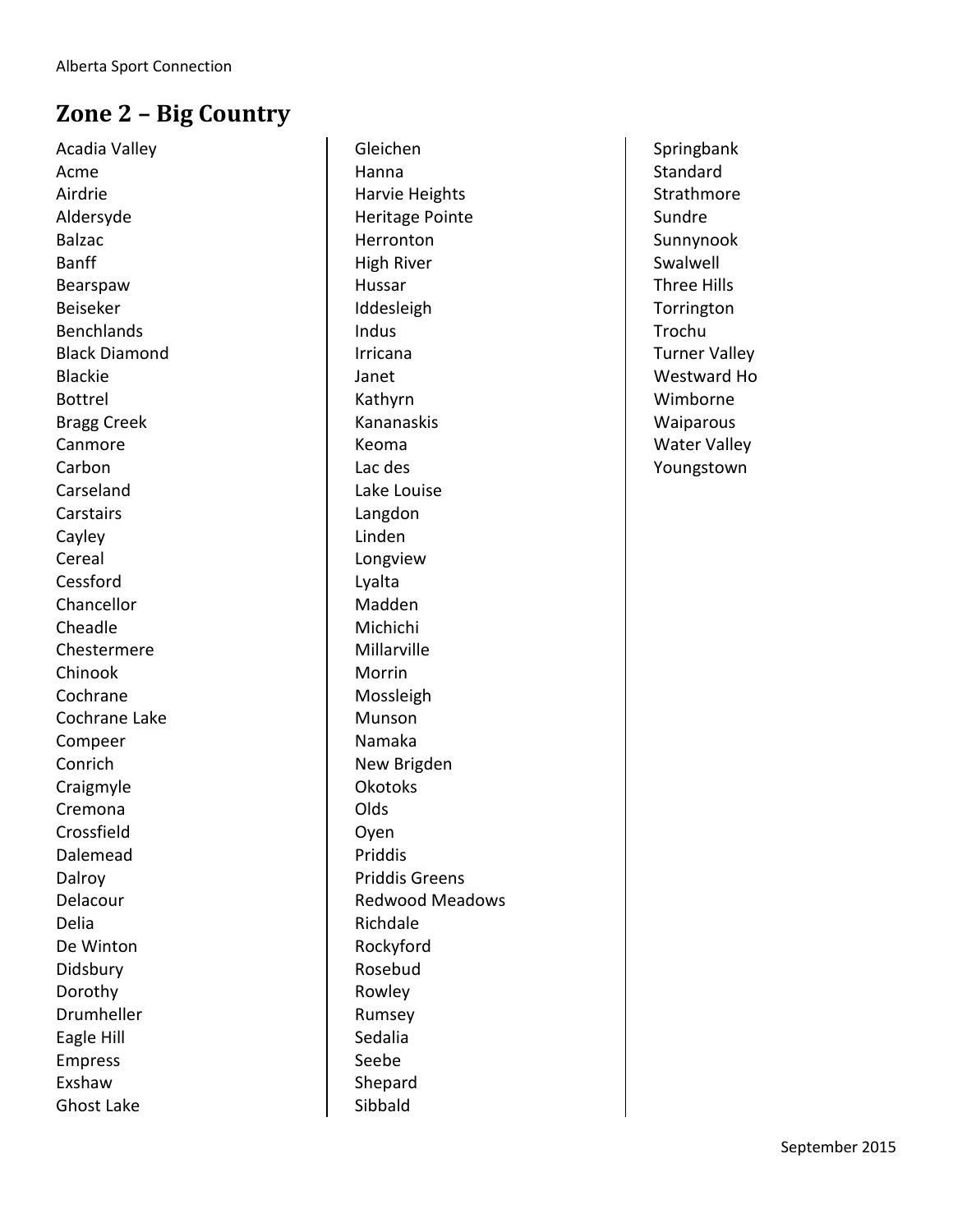#### **Zone 3 - Calgary**

### **Zone 4 – Parkland**

Alder Flats Alhambra Alix Alliance Altario Ardley Argentia Beach Armena Bashaw Bawlf Benalto Bentley Big Valley **Birchcliff** Bittern Lake **Blackfalds** Bluffton Botha Bowden Brownfield Buck Creek Buck Lake Burnstick Lake Byemoor Camrose Caroline Castor Clive Condor Consort Coronation Crystal Springs Czar Daysland Delburne Dickson Donalda Duhamel Eckville Edberg Elnora Endiang

Erskine Falun Ferintosh Fleet Forestburg Gadsby Galahad Grandview Gull Lake Gwynne Half Moon Bay Halkirk Hardisty Hay Lakes Haynes Heisler Hoadley Hobbema Huxley Innisfail Itaska Beach Jarvis Bay Joffre Kelsey Killam Kingman Kirriemuir Lacombe Leedale Leslieville Linn Valley Lougheed Lousana Markerville Ma Me O Beach Meeting Creek Millet Mirror **Monitor** Morningside Mulhurst Bay

Nevis New Norway Nordegg Norglenwold Ohaton Parkland Beach Pelican Point Penhold Ponoka Poplar Bay Red Deer Red Willow Rimbey Rochan Sands Rocky Mountain House Rosalind Round Hill Silver Beach Sedgewick Springbrook Spruce View **Stettler** Strome Sunbreaker Cove Sylvan Lake Tees Tillicum Beach Veteran Village at Pigeon Lake Wetaskiwin White Sands Winfield Withrow Westerose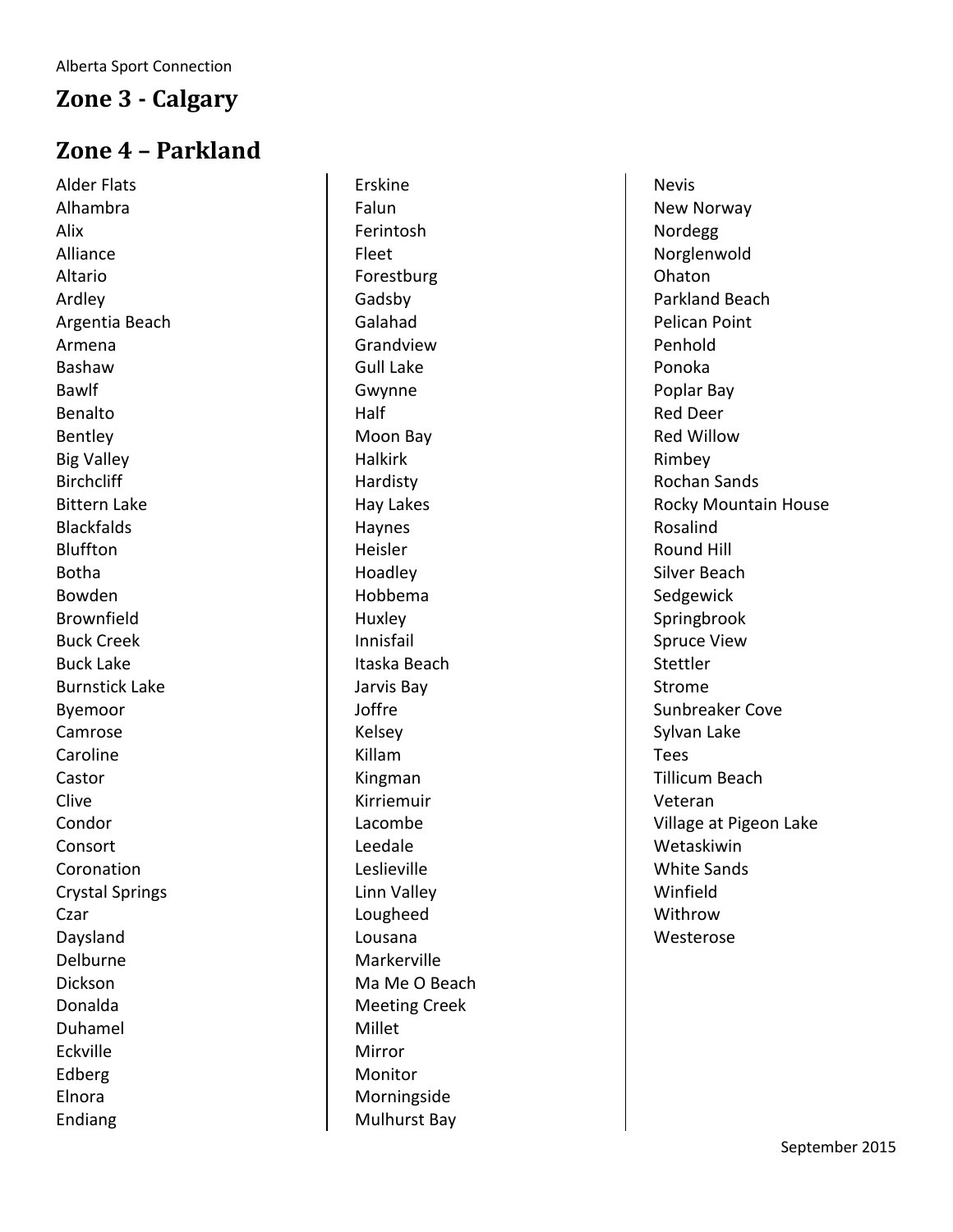## **Zone 5 – Black Gold/Yellowhead**

Abee Alberta Beach Alcomdale Antler Lake Ardrossan Athabasca Barrhead Beaumont Betula Beach Birch Cove Blue Ridge Bon Accord Bondiss Boyle Breton Bruderheim Brule Buford Busby Cadomin Calahoo Calling Lake Calmar Campsie Carbondale Cardiff Carvel Castle Island Cherhill Clyde Colinton Collingwood Cove Cynthia Dapp Devon Donatville Drayton Valley Duffield Edson Egremont Elk Island Ellscott Entwistle Evansburg

Fallis Fawcett Flatbush Fort Assiniboine Fort Saskatchewan Gainford Gibbons Glenevis Golden Days Grande Cache Grassland Green Court Gunn Half Moon Lake Hastings Lake Hinton Island Lake Island Lake South Janvier South Jarvie Jasper Josephburg Kapasiwin Kavanagh Keephills Lakeview Lamoureux Larkspur Leduc Legal Lodgepole Long Lake Looma Lottie Lake MacKay Manola Marlboro Mayerthorpe Meanook Mearns Mewatha Beach Morinville Nakamun Park Namao

Neerlandia Nestow New Sarepta Newbrook Nisku Niton Junction Norris Beach North Cooking Lake Onoway Opal Peers Perryvale Pibroch Pickardville Pine Sands Pinedale Point Alison Radway Redwater Rich Valley Riviere Qui Barre Robb Rochester Rochfort Bridge Rocky Rapids Rolly View Ross Haven Sandy Beach Sangudo Seba Beach Sherwood Park Silver Sands South Baptiste South Cooking Lake South View Spring Lake Spruce Grove St. Albert Stony Plain Sundance Beach Sunnybrook Sunrise Beach Sunset Beach Sunset Point

Swan Hills Tawatinaw Telfordville **Thorhild** Thorsby Thunder Lake Tomahawk Val Quentin Villeneuve Vimy Violet Grove Wabamun Warburg West Baptiste West Cove **Westlock** Whispering Hills White Gull **Whitecourt** Wildwood Yellowstone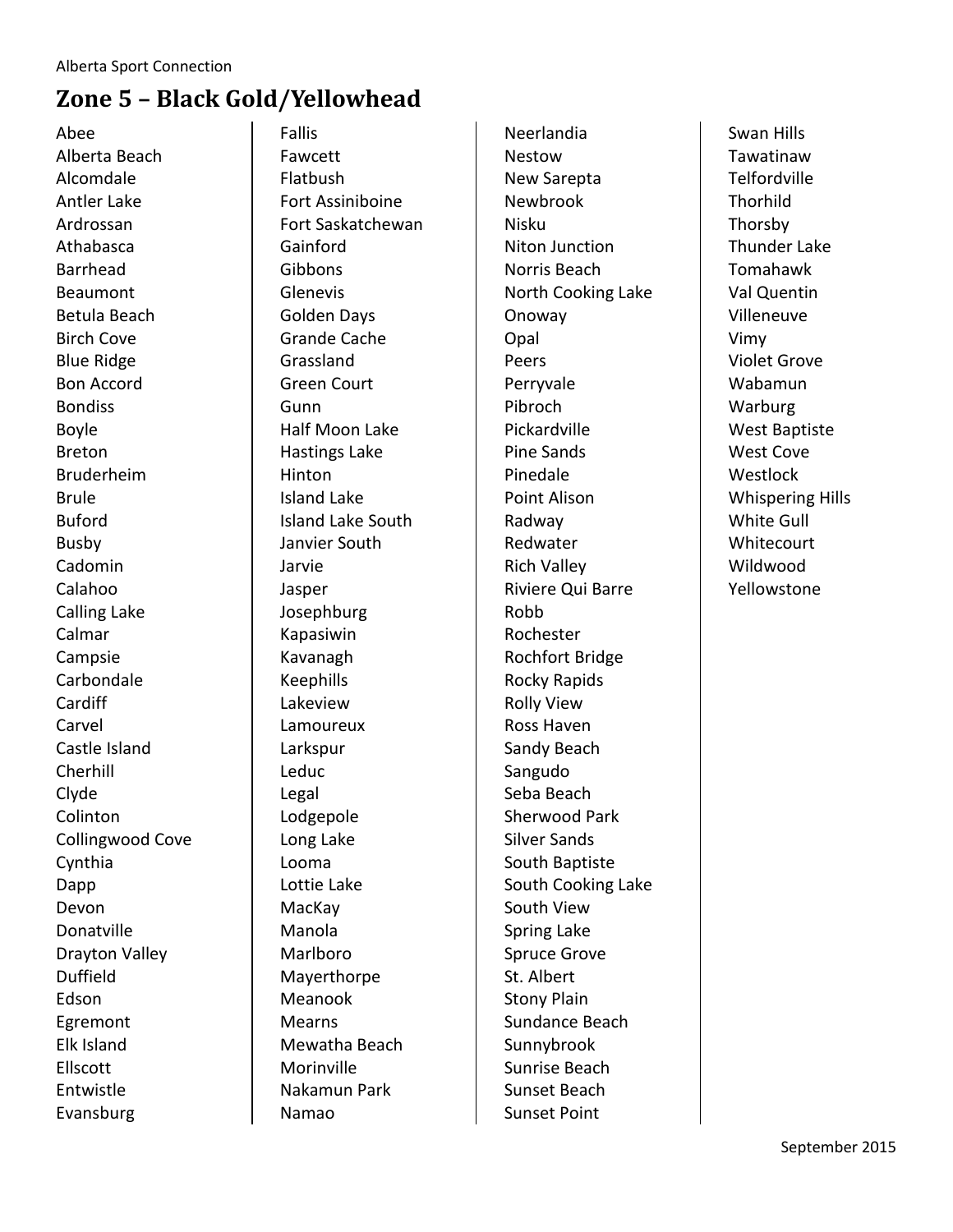### **Zone 6 – Edmonton**

# **Zone 7 – North Eastern Alberta**

Amisk Andrew Anzac Ardmore Ashmont Atmore Beauvallon Beaver Crossing Beaver Lake Beaverdam Bellis Blackfoot Bodo Bonnyville Bonnyville Beach Breynat Bruce Cadogan Caslan Chauvin Cherry Grove Chipman Clandonald Cold Lake Conklin Fitzgerald Derwent Dewberry Duvernay Edgerton Elk Point Fabyan Fort Chipewyan Fort Kent Fort MacKay Fort McMurray Glendon **Greenshields** Hairy Hill Hayter Heinsburg Hilliard

Holden Horseshoe Bay Hughenden Hylo Innisfree Irma Islay Kikino Kinsella Kitscoty La Corey Lac La Biche Lafond Lamont Lavoy Lindbergh Lloydminster Mallaig Mannville Marwayne **McLaughlin** Metiskow **Minburn** Mundare Myrnam Paradise Valley Pelican Narrows Plamondon Provost Ranfurly Ribstone Rivercourse Riverview Ryley Smoky Lake Spedden St. Edouard St. Lina St. Michael St. Paul St. Vincent Star

Streamstown Therien Tofield Tulliby Lake Two Hills Vegreville Vermillion Viking Vilna Wainwright Wandering River Warspite Waskatenau Willingdon Wostok